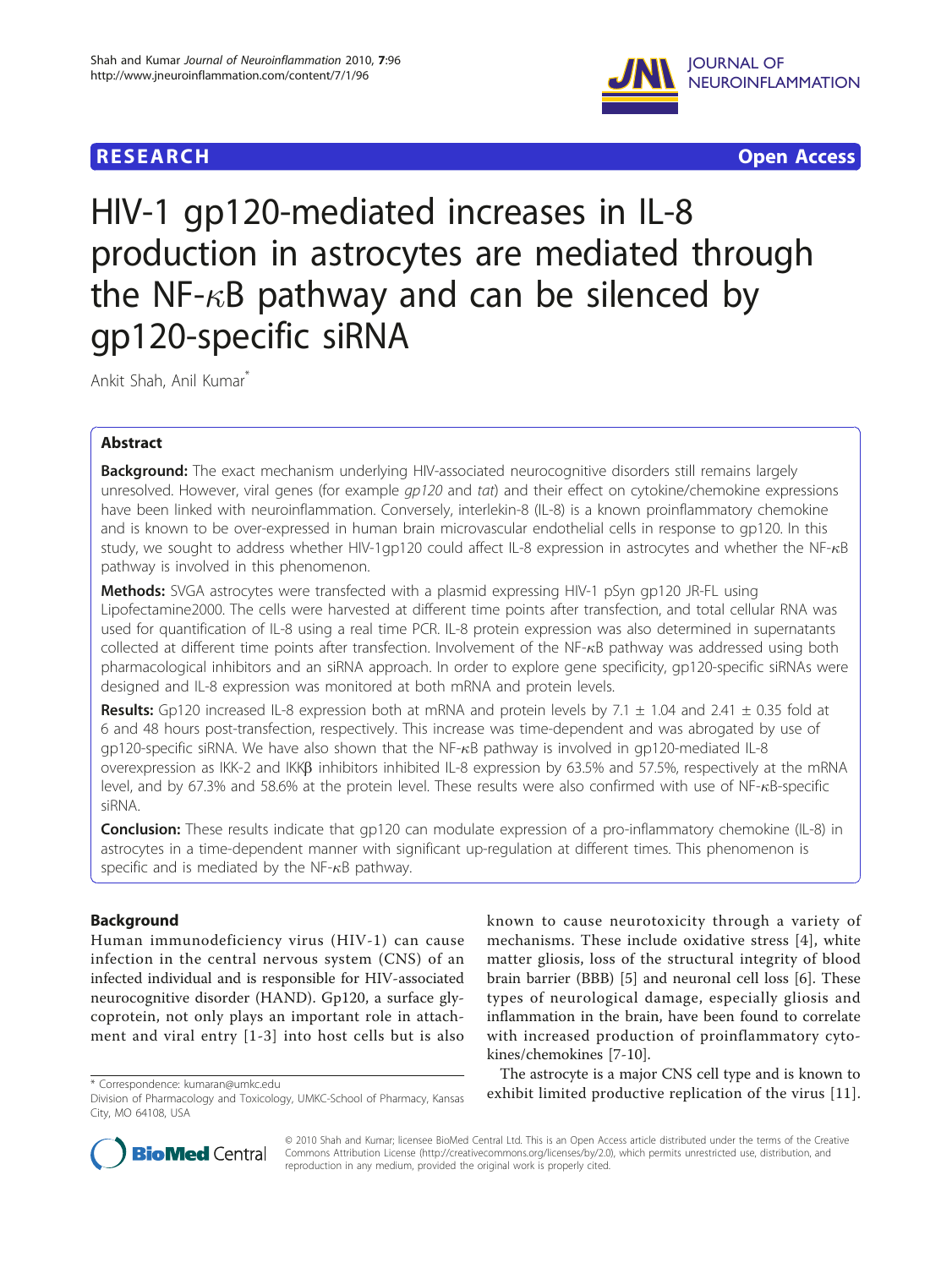Astrogliosis has also been very commonly reported in brain of infected patients [[12\]](#page-4-0). The viral protein gp120 has been shown to be directly correlated with increased production of TNF-1 $\alpha$ , IL-1 $\beta$  and IL-6; and is inversely correlated with expression of P-glycoprotein in rat astrocytes [[13,14\]](#page-4-0). Furthermore gp120 has also been shown to increase IL-6 production in mixed human brain cell culture [\[15\]](#page-4-0).

Interleukin (IL)-8 is an important chemokine, which responds in combination with other inflammatory mediators [[16,17](#page-4-0)]. It has been reported to be increased during brain injury and neuroinflammation [\[18](#page-5-0)]. HIV-1 tat has been shown to induce IL-8 in human brainderived endothelial cells and astrocytes [[19](#page-5-0),[20](#page-5-0)]. Furthermore, IL-8 has also been reported to be involved in a STAT1-dependent mechanism for gp120-mediated increased IL-8 production in human brain microvascular endothelial cells [\[21](#page-5-0)]. Thus, together all of these studies suggest a potential role for IL-8 in HIV-associated neuroinflammation. However, there is no direct evidence as to whether gp120 would cause IL-8 expression in astrocytes.

In this study, we sought to address the question as to whether gp120 would affect IL-8 expression in a human astrocytic cell line, SVGA. We also sought to address whether the NFkB pathway is involved in this process, and this was accomplished using NFkB inhibitors and siRNA.

# Methods

# Cells and reagents

SVGA is a clone of a human fetal astrocyte cell line (SVG) [[22](#page-5-0)] and was maintained in Dulbecco's Modified Eagle Medium (DMEM) supplemented with 10% fetal bovine serum (FBS) and 50 μM gentamicin at  $37^{\circ}$ C in 5%  $CO<sub>2</sub>$  environment. Lipofectamine™ 2000, and NF-kB inhibitors (IKK-2; SC514 and IKK- $\beta$ ; BAY117082) were obtained from Invitrogen Inc. (Carlsbad, CA) and Calbiochem (EMD Biosciences Inc., La Jolla, CA), respectively. The HIVgp120 plasmid (Cat number 4598; pSyn gp120 JR-FL) was originally developed by Drs. Park and Seed [\[23](#page-5-0)], and was obtained from NIAID AIDS Reagent Center. Gp120-specific small interfering RNA (siRNA) was designed using SDSC Biology Workbench software, and various sequences of the siRNA targeted against gp120 were commercially synthesized by Ambion Inc. (Applied Biosystems, Foster city, CA). Pre-designed siRNA for NF-kB (P/N AM51331; id 5213) and Rel-A (P/N 4390824; id s11914) were also purchased from Ambion Inc. (Applied Biosystems, Foster city, CA).

# Transfection

SVGA cells were transfected with Lipofectamine™ 2000 as recommend by the manufacturer. Briefly,  $1 \times 10^6$  cells were transiently transfected with 2 μg gp120 and 4 μl of lipofectamine in 1 ml serum-free medium for a period of 5 hours. The cells were harvested and total RNA was extracted using RNeasy kit from Qiagen (Valencia, CA). IL-8 expression was measured at time points of 6, 12, 24, 48 and 72 hours after the transfection. For NF-kB inhibition experiments, the cells were treated with 10 μM antagonist for 24 hours prior to the transfection. siRNA transfection was also performed using Lipofectamine™ 2000 and incubation for 48 hrs prior to gp120 transfection. Briefly, 50 nmoles of siRNA was transfected into each well containing  $1 \times 10^6$  astrocytes in serum-free media. The transfection media was replaced after 24 hours with fresh DMEM supplemented with 10% FBS and the cells were incubated for 24 hours. Later, the cells were transiently transfected with gp120 as described above and the IL-8 levels were monitored 6 hours post-transfection. Inhibition of IL-8 expression was calculated as a percentage of expression in controls that were either mock-transfected or transfected with scrambled siRNA.

#### Real time RT-PCR and IL-8 protein assay

Real time reverse transcriptase polymerase chain reaction (RT-PCR) was used to measure IL-8 mRNA using forward primer (5' CTC TTG GCA GCC TTC CTG ATT 3'), reverse primer (5' TAT GCA CTG ACA TCT AAG TTC TTT AGC A 3'), and probe (5' FAM-CTT GGC AAA ACT GCA CCT TCA CAC AGA-3' BHQ) in a Bio-Rad iCycler. Total RNA was extracted using RNeasy kit (Qiagen, Valencia, CA) as described in the manufacturer's protocol. Reverse transcription and amplification was done using 150 ng RNA as template in 25 μl reaction volume containing reverse transcriptase, primers, probe, DNA polymerase and other reagents. The reaction conditions included reverse transcription at 50°C for 30 min, initial PCR activation at 95°C for 15 min and 50 cycles of denaturation at 95°C for 30 sec and annealing at 61°C for 30 sec. Separate hypoxanthine-guanine phosphoribosyl-transferase (HPRT - house-keeping gene) amplification was used determine fold difference in expression. The data was analyzed using the equation  $2^{-\Delta \Delta \bar{C}T}$  method as described previously [\[24](#page-5-0)].

Cell culture supernatant was collected after the transfection at different times and IL-8 protein concentrations were analyzed using a Bio-Plex System (Life Science Research, Hercules, CA). The protein expression was measured by comparing the values with the 5PLstandard curve using Bio-Plex Manager 5.0 software.

#### Statistical analysis

Data are expressed in mean  $\pm$  SE for 3 experiments with each experiment done in triplicates. The statistical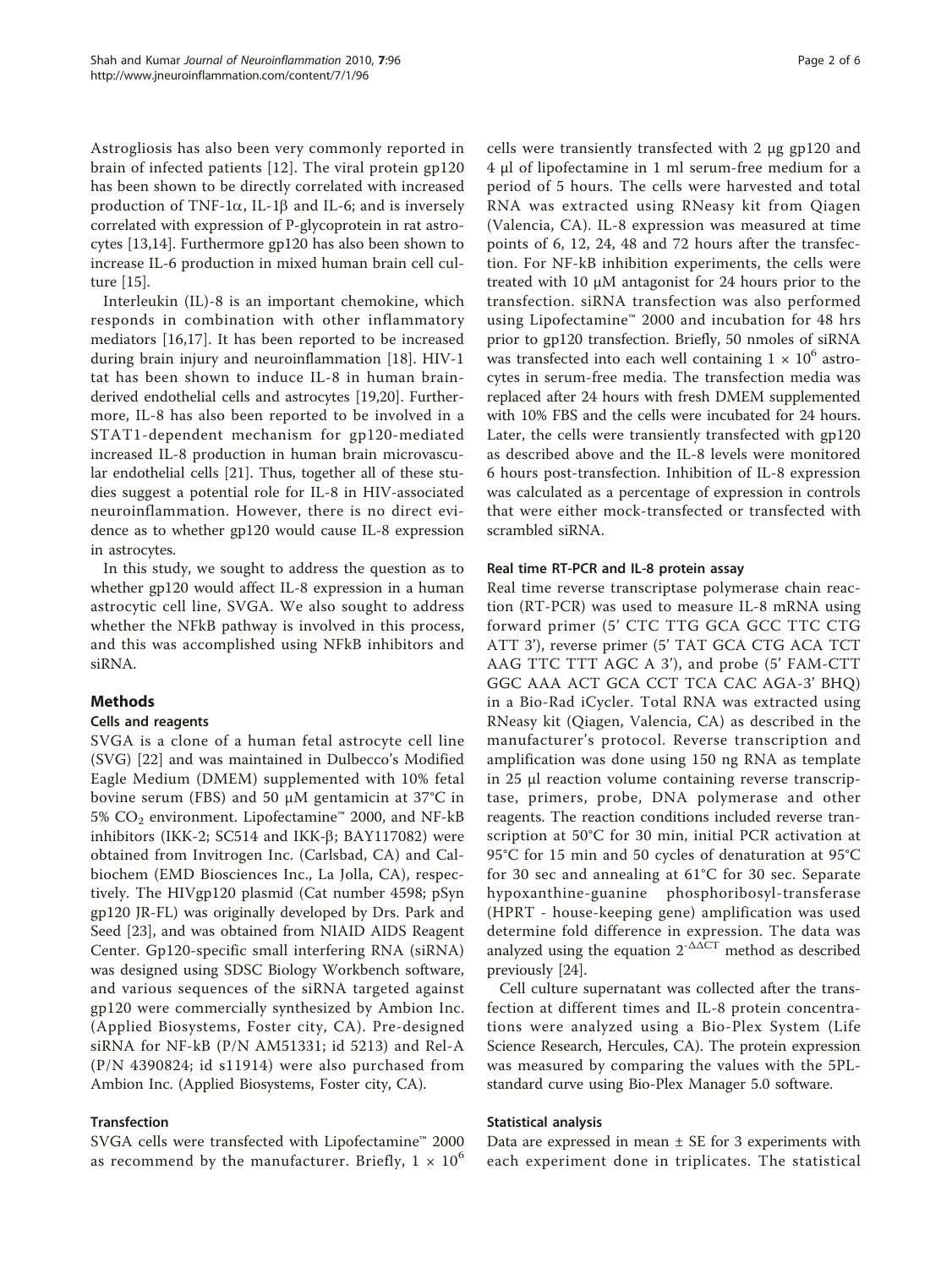significance was calculated using student's t test, and a p value  $\leq 0.05$  was considered significant.

#### Results

# HIV-1 gp120 induces the expression of IL-8 in time dependent manner

Interleukin- (IL-) 8 is a major pro-inflammatory chemokine, which has been associated with neuroinflammatory mechanisms as well. However, what role gp120 plays in the expression levels of IL-8 is still unclear. Firstly, we wanted to ascertain whether astrocytes increase IL-8 expression upon gp120 transfection. SVGA cells were transfected with a gp120-expressing plasmid using Lipofectamine2000 reagent. Our transfection efficiency has been between 55 and 70%, which was confirmed with GFP transfection followed by analysis using FACScanto flowcytometer (data not shown). IL-8 mRNA and protein expressions were monitored at 6, 12, 24, 48 and 72 hrs post-transfection (Figure 1). Peak IL-8 mRNA level was observed at 6 hrs  $(14.9 \pm 3.27 \text{ fold})$  and this diminished in a time-dependent fashion from this peak level. IL-8 mRNA was found to be 7.1  $\pm$  1.04, 4.3  $\pm$ 0.89,  $5.5 \pm 1.9$  and  $2.1 \pm 0.14$  folds after 12, 24, 48 and 72 hour post-transfection, respectively (Figure 1A).

We further measured the protein expression in supernatants collected at different times after transfection with gp120. There was significant increase in IL-8 protein in gp120-transfected astrocytes at 6 hours as compared to mock-transfected control  $(279.7 \pm 22.6 \text{ vs }$ 183.9  $\pm$  22.6 pg/ml). The concentration gradually increased in both control and gp120-transfected cells.



**astrocyte cells**.  $1 \times 10^6$  SVGA astrocytes were transfected with 1 μg gp120 DNA for 5 hours, using a lipofection method. Total RNA was extracted from cells at 6, 12, 24, 48 and 72 hours after transfection, and culture supernatant was collected at the same times. IL-8 mRNA was determined using real time PCR whereas protein was measured using a Bio-plex method. Expressions of IL-8 at the mRNA (A) level were compared between gp120-transfected cells and those with empty plasmids, and are presented as fold change. (B) IL-8 protein levels are shown as pg/ml culture supernatant and were compared between gp120-transfected and control cells transfected with empty plasmid. Each bar represents mean  $\pm$  SE for 3 independent experiments, with each experiment done in triplicate. Student's t test was used for statistical analysis and statistical significance is denoted as  $*$  (p value  $\leq$  0.05).

However, gp120-transfected cells showed a much higher and significant increase in IL-8 expression with 407.8 ± 3.7, 464.2 ± 39.5, 700.8 ± 101.5 and 1022.7 ± 232.9 pg/ ml at 12, 24, 48 and 72 hours, respectively (Figure 1B). During these times, IL-8 expression was 1.52 to 2.41 fold higher in gp120-transfected cells as compared to those in control wells and the differences between gp120 and control were statistically significant ( $p \le$ 0.05) at 6, 12, 24 and 48 hours post-transfection.

# Gp120-specific small interfering RNA (siRNA) significantly abrogated IL-8 expression

In next series of experiments, we sought to determine whether this IL-8 over-expression was specific to gp120. For the purpose, we designed 4 siRNA sequences for gp120 as shown in Figure [2A.](#page-3-0) The siRNAs were transfected into SVGA using Lipofectamine2000 for 48 hours prior to gp120 transfection. mRNA and protein levels of IL-8 were estimated as mentioned before. All of them except siRNA-3 efficiently silenced gp120-mediated IL-8 expression to different degrees, both at mRNA and protein levels. SiRNA1, 2 and 4 inhibited by 47, 60 and 57% IL-8 expression at the mRNA level (6 hours post-transfection) and by 56, 83 and 74% inhibition at the protein level (48 hours post-transfection). As shown in Figure [2B](#page-3-0) and [2C](#page-3-0), siRNA-2 was the most potent at inhibiting gp120-mediated IL-8 expression, both at the mRNA and protein levels. However, inhibitions at protein levels were higher than those at mRNA levels.

# gp120 mediated increase in IL-8 expression was abrogated with NF- $\kappa$ B specific antagonists and siRNA

Our next question was to determine whether the NF- $\kappa$ B pathway was involved in the gp120-mediated increase in IL-8 levels. We tested this by using two chemical inhibitors and two unique commercially available siRNAs. SVGA astrocytes were treated with 10 μM of IKK-2 (SC514) and IKK $\beta$  (BAY11-7082) inhibitors for 24 hours prior to transfection with gp120, and maintained with inhibitors throughout the experiment. IL-8 mRNA and protein expressions were monitored 6 and 48 hours after transfection respectively. Both SC514 and BAY11- 7082 successfully inhibited gp120-mediated expression of IL-8 mRNA by 27.5 ± 11.5% and 42.5 ± 15.9% respectively, (Figure [3A](#page-3-0)). Similarly, IL-8 protein level was also reduced by  $67.3 \pm 12.6\%$  and  $58.6 \pm 15.4\%$ , respectively by SC514 and BAY11-7082 (Figure [3B](#page-3-0)).

We also tested 2 commercially available siRNAs against NF- $\kappa$ B1 and Rel-A to determine their effects on gp120-mediated IL-8 regulation. Specific siRNA for NFkB-1 and Rel A were transfected into astrocytes 48 hours prior to gp120 transfection, and mRNA/protein expressions were measured as described above. Both  $NF- $\kappa$ B-$  and Rel-A-specific siRNA blocked >55 and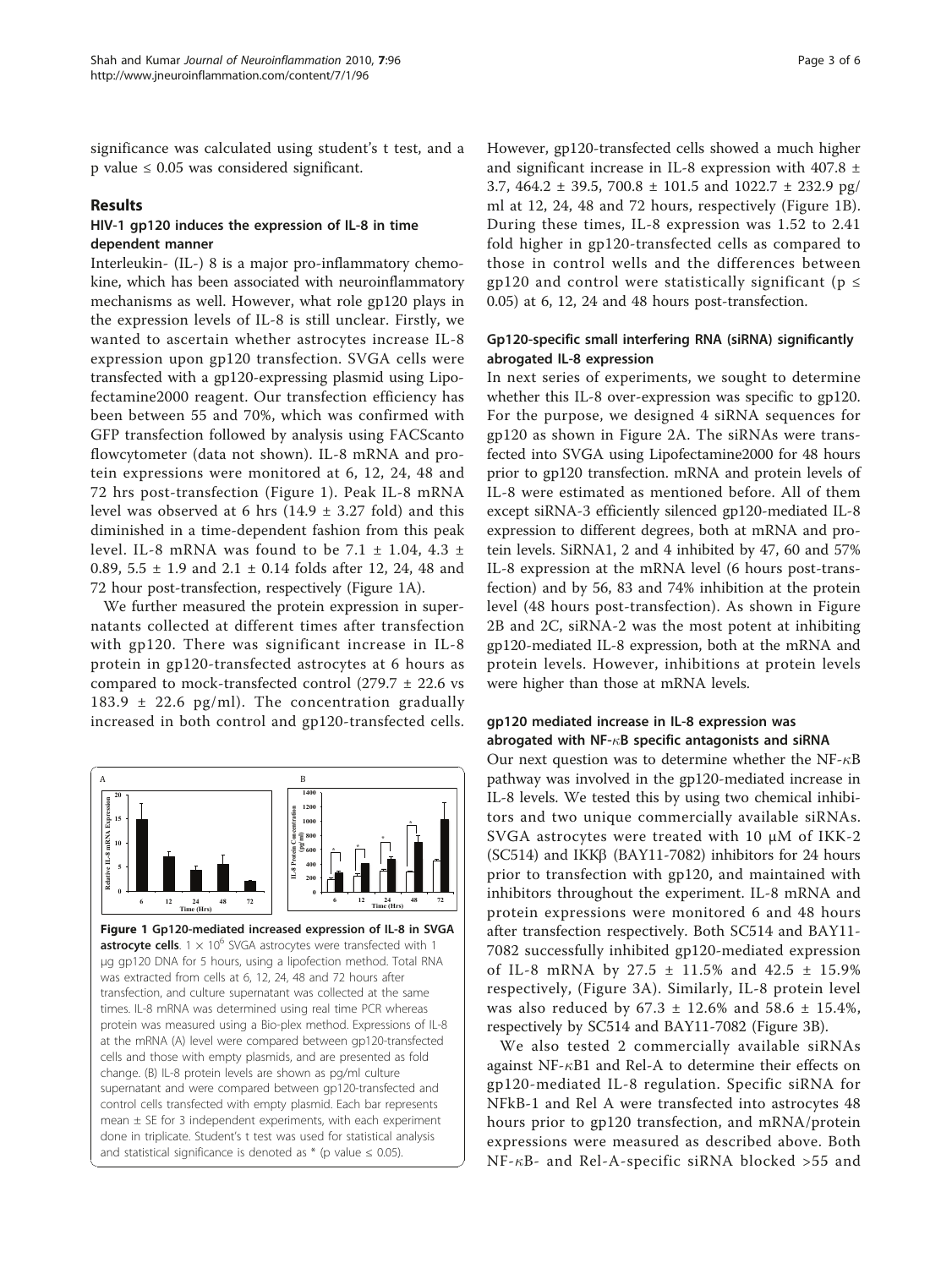<span id="page-3-0"></span>



>75% of mRNA and protein expression, respectively (Figure 3C &3D). These experiments unambiguously confirm the results from chemical inhibition experiments that gp120-mediated increases in IL-8 expression are dependent on the NF- $\kappa$ B pathway.



# **Discussion**

HIV-1 glycoprotein 120 (gp120) plays an essential role in viral attachment and entry into host cells. In this study, we showed that gp120 induces IL-8 expression at both RNA and protein level in a time-dependent manner in astrocytes. Several earlier reports from different laboratories have shown the neurotoxic potential of gp120 during HIV-1 infection [\[25,26](#page-5-0)]. This phenomenon has also been shown to be mediated via oxidative stress [[13](#page-4-0),[27](#page-5-0)], and has also been shown to correlate with increased production of TNF- $\alpha$ , IL-1 $\beta$  and IL-6 [[9,](#page-4-0)[28,29\]](#page-5-0). Recently, an elegant report by Li and co-workers showed indirect evidence for a role for gp120 in IL-8 over-expression, wherein they showed reduced IL-8 production in astrocytes when these were infected with gp120-deleted virion compared to those cells that were infected with wild-type [\[12](#page-4-0)].

In this study we have for the first time shown that gp120 is involved in IL-8 up-regulation in time-dependent manner, and that this effect is specific. This was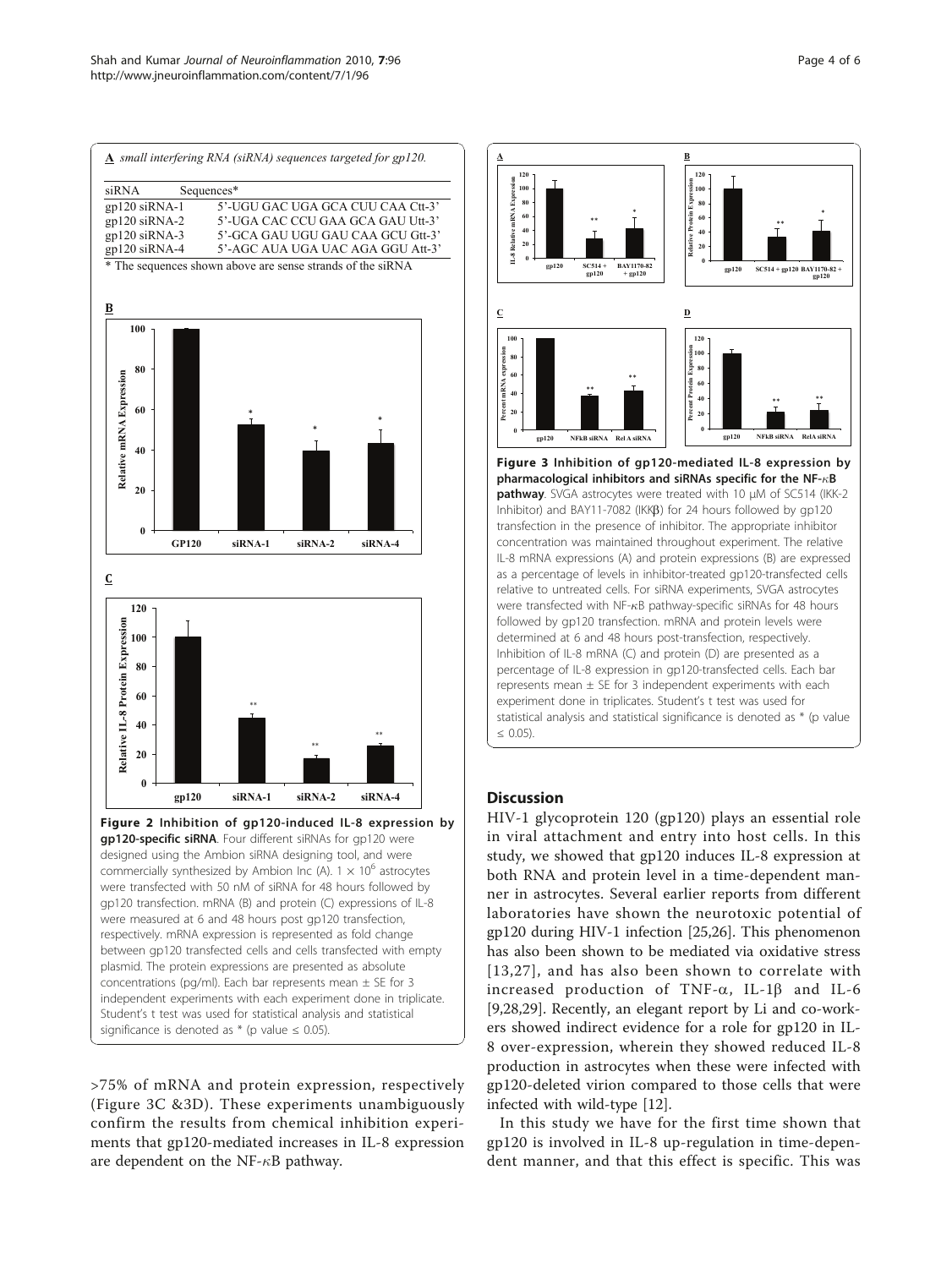<span id="page-4-0"></span>confirmed by using gp120-specific siRNA. The siRNA approach has evolved into an important tool for genesilencing studies in mammalian systems during recent years, and a variety of siRNAs have been used to knockdown various genes like gag, tat, pol and integrase, and to inhibit HIV replication [[30-34\]](#page-5-0). However, no study has reported inhibition of IL-8 or any other cytokine/ chemokine using the siRNA approach. In order to assess whether IL-8 induction is indeed a result of gp120 introduction into cells, we used various siRNAs in order to knockdown gp120 expression. In view of significant inhibition observed both at RNA and protein levels, we conclude that IL-8 induction observed in gp120-transfected cells is gene specific.

In this study, we have shown that gp120-mediated increases in IL-8 expression could be inhibited by specific NF- $\kappa$ B pathway inhibitors, implying role for this pathway in IL-8 production. Earlier studies have already shown a role for NF- $\kappa$ B activation in IL-8 production in asthmatic patients [[35\]](#page-5-0). Using various mutational and deletion analysis it has been proved that certain promoter elements in NF- $\kappa$ B complex play a potential role in inducing the IL-8 promoter, which emphasizes the important role of NF- $\kappa$ B in IL-8 transcription [[36](#page-5-0),[37\]](#page-5-0). SC514 is a novel inhibitor of NF- $\kappa$ B, which targets IKK-2 [\[38\]](#page-5-0), whereas BAY11-7082 blocks NF- $\kappa$ B activation by inhibiting TNF- $\alpha$ -induced phosphorylation of IKK $\beta$  [\[39](#page-5-0)]. IkK $\beta$  acts as a negative regulator of the NF- $\kappa$ B pathway and prevents NF- $\kappa$ B activation. Phosphorylation of IkK $\beta$ leads to activation of NF- $\kappa$ B, and activated NF- $\kappa$ B later incorporates into the nucleus and leads to a downstream cascade. In our study, we observed that inhibition of  $NF-\kappa B$  activation by targeting IkK $\beta$  leads to partial abrogation of gp120-mediated IL-8 expression. Involvement of the NF- $\kappa$ B pathway was also confirmed by silencing the NF- $\kappa$ B gene, which resulted in partial-to-near-complete restoration of gp120-mediated IL-8 expression to basal level in astrocytes.

In summary, we have shown that gp120 induces upregulation of IL-8 in astrocytes, and that the NF-kB pathway appears to be predominantly responsible for this since direct interference with this pathway disrupts gp120-dependent induction of IL-8. We have also shown that gp120-specific siRNA abrogates this effect, suggesting that IL-8 over-expression is gp120 specific. These data suggest that IL-8 may be a potential target for intervention to reduce or ameliorate neuroinflammation, and could also become an important adjunct therapeutic strategy for future consideration.

#### Acknowledgements

We thank Drs. Avindra Nath for providing us SVGA cell line. The work reported in the manuscript was supported by grants from National Institute on Drug Abuse (DA025528 and DA025011).

#### Authors' contributions

AS performed all the experiments and prepared first draft of the manuscript. AK designed the project, supervised AS throughout experimental phase and finalized the manuscript. All authors have read and approved the final manuscript.

#### Competing interests

The authors declare that they have no competing interests.

#### Received: 31 October 2010 Accepted: 29 December 2010 Published: 29 December 2010

#### References

- 1. Bazan HA, Alkhatib G, Broder CC, Berger EA: [Patterns of CCR5, CXCR4, and](http://www.ncbi.nlm.nih.gov/pubmed/9557746?dopt=Abstract) [CCR3 usage by envelope glycoproteins from human immunodeficiency](http://www.ncbi.nlm.nih.gov/pubmed/9557746?dopt=Abstract) [virus type 1 primary isolates.](http://www.ncbi.nlm.nih.gov/pubmed/9557746?dopt=Abstract) J Virol 1998, 72:4485-4491.
- 2. Bjorndal A, Deng H, Jansson M, Fiore JR, Colognesi C, Karlsson A, Albert J, Scarlatti G, Littman DR, Fenyo EM: [Coreceptor usage of primary human](http://www.ncbi.nlm.nih.gov/pubmed/9311827?dopt=Abstract) [immunodeficiency virus type 1 isolates varies according to biological](http://www.ncbi.nlm.nih.gov/pubmed/9311827?dopt=Abstract) [phenotype.](http://www.ncbi.nlm.nih.gov/pubmed/9311827?dopt=Abstract) J Virol 1997, 71:7478-7487.
- 3. Gallo SA, Finnegan CM, Viard M, Raviv Y, Dimitrov A, Rawat SS, Puri A, Durell S, Blumenthal R: [The HIV Env-mediated fusion reaction.](http://www.ncbi.nlm.nih.gov/pubmed/12873764?dopt=Abstract) Biochim Biophys Acta 2003, 1614:36-50.
- Ronaldson PT, Bendayan R: [HIV-1 viral envelope glycoprotein gp120](http://www.ncbi.nlm.nih.gov/pubmed/18485102?dopt=Abstract) [produces oxidative stress and regulates the functional expression of](http://www.ncbi.nlm.nih.gov/pubmed/18485102?dopt=Abstract) [multidrug resistance protein-1 \(Mrp1\) in glial cells.](http://www.ncbi.nlm.nih.gov/pubmed/18485102?dopt=Abstract) J Neurochem 2008, 106:1298-1313.
- 5. Toborek M, Lee YW, Flora G, Pu H, Andras IE, Wylegala E, Hennig B, Nath A: [Mechanisms of the blood-brain barrier disruption in HIV-1 infection.](http://www.ncbi.nlm.nih.gov/pubmed/15962513?dopt=Abstract) Cell Mol Neurobiol 2005, 25:181-199.
- 6. Ketzler S, Weis S, Haug H, Budka H: [Loss of neurons in the frontal cortex](http://www.ncbi.nlm.nih.gov/pubmed/2360420?dopt=Abstract) [in AIDS brains.](http://www.ncbi.nlm.nih.gov/pubmed/2360420?dopt=Abstract) Acta Neuropathol 1990, 80:92-94.
- 7. Eggert D, Dash PK, Serradji N, Dong CZ, Clayette P, Heymans F, Dou H, Gorantla S, Gelbard HA, Poluektova L, Gendelman HE: [Development of a](http://www.ncbi.nlm.nih.gov/pubmed/19541372?dopt=Abstract) [platelet-activating factor antagonist for HIV-1 associated neurocognitive](http://www.ncbi.nlm.nih.gov/pubmed/19541372?dopt=Abstract) [disorders.](http://www.ncbi.nlm.nih.gov/pubmed/19541372?dopt=Abstract) J Neuroimmunol 2009, 213:47-59.
- 8. Schoeniger-Skinner DK, Ledeboer A, Frank MG, Milligan ED, Poole S, Martin D, Maier SF, Watkins LR: [Interleukin-6 mediates low-threshold](http://www.ncbi.nlm.nih.gov/pubmed/17204394?dopt=Abstract) [mechanical allodynia induced by intrathecal HIV-1 envelope](http://www.ncbi.nlm.nih.gov/pubmed/17204394?dopt=Abstract) [glycoprotein gp120.](http://www.ncbi.nlm.nih.gov/pubmed/17204394?dopt=Abstract) Brain Behav Immun 2007, 21:660-667.
- 9. Viviani B, Gardoni F, Bartesaghi S, Corsini E, Facchi A, Galli CL, Di Luca M, Marinovich M: [Interleukin-1 beta released by gp120 drives neural death](http://www.ncbi.nlm.nih.gov/pubmed/16887807?dopt=Abstract) [through tyrosine phosphorylation and trafficking of NMDA receptors.](http://www.ncbi.nlm.nih.gov/pubmed/16887807?dopt=Abstract) J Biol Chem 2006, 281:30212-30222.
- 10. Zink MC, Coleman GD, Mankowski JL, Adams RJ, Tarwater PM, Fox K, Clements JE: [Increased macrophage chemoattractant protein-1 in](http://www.ncbi.nlm.nih.gov/pubmed/11574916?dopt=Abstract) [cerebrospinal fluid precedes and predicts simian immunodeficiency](http://www.ncbi.nlm.nih.gov/pubmed/11574916?dopt=Abstract) [virus encephalitis.](http://www.ncbi.nlm.nih.gov/pubmed/11574916?dopt=Abstract) *J Infect Dis* 2001, 184:1015-1021.
- 11. Gorry PR, Ong C, Thorpe J, Bannwarth S, Thompson KA, Gatignol A, Vesselingh SL, Purcell DF: [Astrocyte infection by HIV-1: mechanisms of](http://www.ncbi.nlm.nih.gov/pubmed/15049431?dopt=Abstract) [restricted virus replication, and role in the pathogenesis of HIV-1](http://www.ncbi.nlm.nih.gov/pubmed/15049431?dopt=Abstract) [associated dementia.](http://www.ncbi.nlm.nih.gov/pubmed/15049431?dopt=Abstract) Curr HIV Res 2003, 1:463-473.
- 12. Li J, Bentsman G, Potash MJ, Volsky DJ: [Human immunodeficiency virus](http://www.ncbi.nlm.nih.gov/pubmed/17498309?dopt=Abstract) [type 1 efficiently binds to human fetal astrocytes and induces](http://www.ncbi.nlm.nih.gov/pubmed/17498309?dopt=Abstract) [neuroinflammatory responses independent of infection.](http://www.ncbi.nlm.nih.gov/pubmed/17498309?dopt=Abstract) BMC Neurosci 2007, 8:31.
- 13. Ronaldson PT, Bendayan R: [HIV-1 viral envelope glycoprotein gp120](http://www.ncbi.nlm.nih.gov/pubmed/16790532?dopt=Abstract) [triggers an inflammatory response in cultured rat astrocytes and](http://www.ncbi.nlm.nih.gov/pubmed/16790532?dopt=Abstract) [regulates the functional expression of P-glycoprotein.](http://www.ncbi.nlm.nih.gov/pubmed/16790532?dopt=Abstract) Mol Pharmacol 2006, 70:1087-1098.
- 14. Ronaldson PT, Ashraf T, Bendayan R: [Regulation of multidrug resistance](http://www.ncbi.nlm.nih.gov/pubmed/20051532?dopt=Abstract) protein [1 by tumor necrosis factor alpha in cultured glial cells:](http://www.ncbi.nlm.nih.gov/pubmed/20051532?dopt=Abstract) [involvement of nuclear factor-kappaB and c-Jun N-terminal kinase](http://www.ncbi.nlm.nih.gov/pubmed/20051532?dopt=Abstract) [signaling pathways.](http://www.ncbi.nlm.nih.gov/pubmed/20051532?dopt=Abstract) Mol Pharmacol 2010, 77:644-659.
- 15. Yeung MC, Pulliam L, Lau AS: [The HIV envelope protein gp120 is toxic to](http://www.ncbi.nlm.nih.gov/pubmed/7536422?dopt=Abstract) [human brain-cell cultures through the induction of interleukin-6 and](http://www.ncbi.nlm.nih.gov/pubmed/7536422?dopt=Abstract) [tumor necrosis factor-alpha.](http://www.ncbi.nlm.nih.gov/pubmed/7536422?dopt=Abstract) AIDS 1995, 9:137-143.
- 16. Atta ur R, Harvey K, Siddiqui RA: [Interleukin-8: An autocrine inflammatory](http://www.ncbi.nlm.nih.gov/pubmed/10101223?dopt=Abstract) [mediator.](http://www.ncbi.nlm.nih.gov/pubmed/10101223?dopt=Abstract) Curr Pharm Des 1999, 5:241-253.
- 17. Baggiolini M, Clark-Lewis I: [Interleukin-8, a chemotactic and inflammatory](http://www.ncbi.nlm.nih.gov/pubmed/1639201?dopt=Abstract) [cytokine.](http://www.ncbi.nlm.nih.gov/pubmed/1639201?dopt=Abstract) FEBS Lett 1992, 307:97-101.